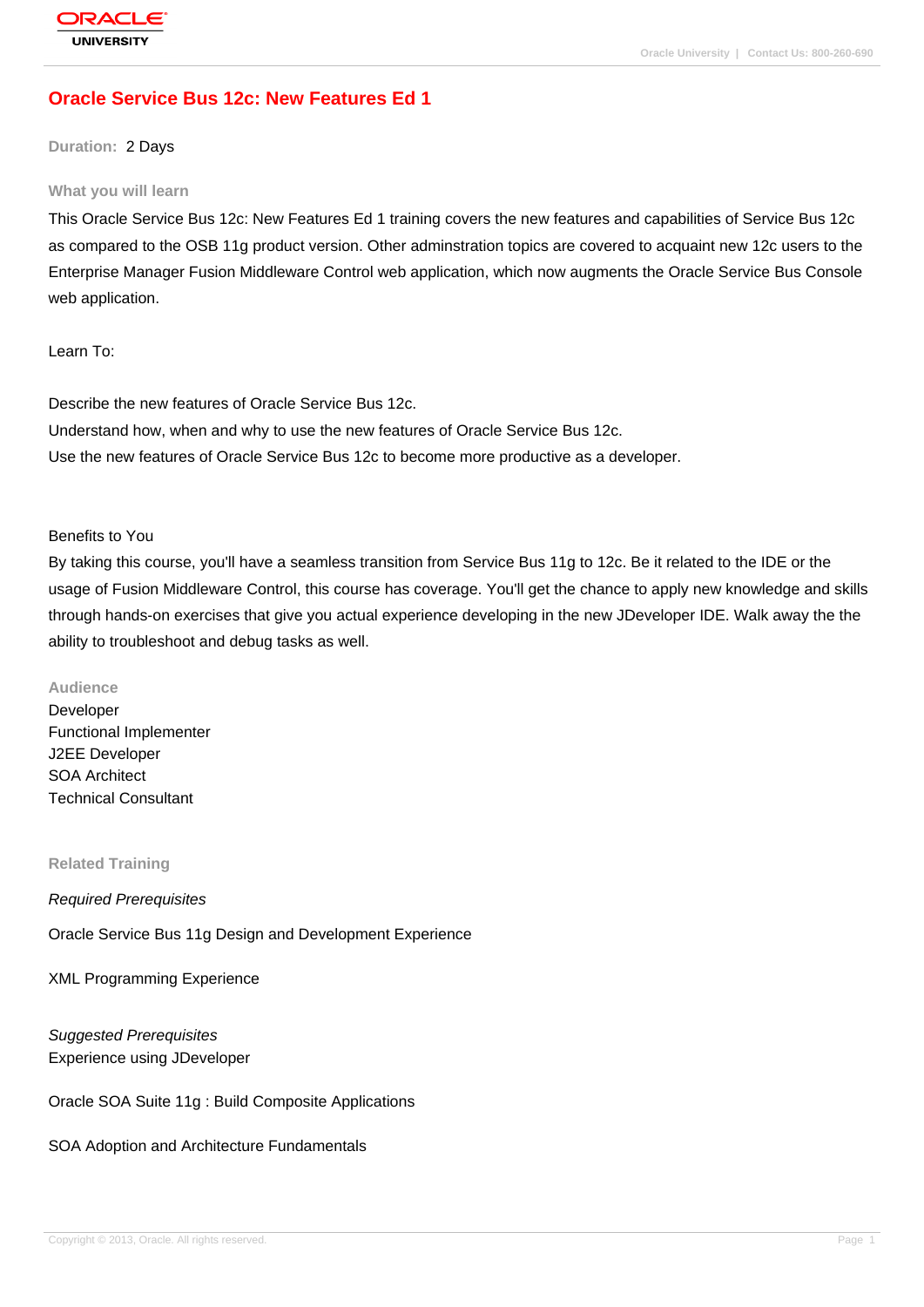#### **Course Objectives**

Become familiar with the new features of Oracle Service Bus 12c

Describe the differences between the three Quick Start Domain options

Understand the basic usage of JDeveloper for creating Oracle Service Bus projects and resources

Populate MDS repository with source data

Access the Fusion Middleware Control Console and identify its various Service Bus options

Describe the message flow process

Monitor the health of your service bus

Editing the Oracle Diagnostics Log (ODL) configuration

Use the new Disable/Enable feature for stages & actions

Debug SB message flows from within JDeveloper

Describe the role of XPath, XQuery, and XSLT in the way Service Bus handles data

Describe JCA transport and adapters

Migration of OSB 11g projects to SB 12c

Explain how Oracle MFT works with SB to handle large message transfers

Use the new REST binding wizard for creating REST-ful SB services

#### **Course Topics**

#### **Overview**

Context of Service Bus within SOA Suite 12c Differences between 11g and 12c installation Overview of course lessons and topics Overview of Service Bus development and adminstration tools

#### **Quick Start for Developers**

Leveraging the Quick Start Installer for 12c Starting JDeveloper Configuring Integrated and Stand-Alone domains Creating Application Server connections

#### **Getting Familiar with SB 12c & JDeveloper**

Understanding the 12c topology and architecture Using JDeveloper to create SB Projects Using the Service Bus Test console Introduction to Pipeline Message Flow Component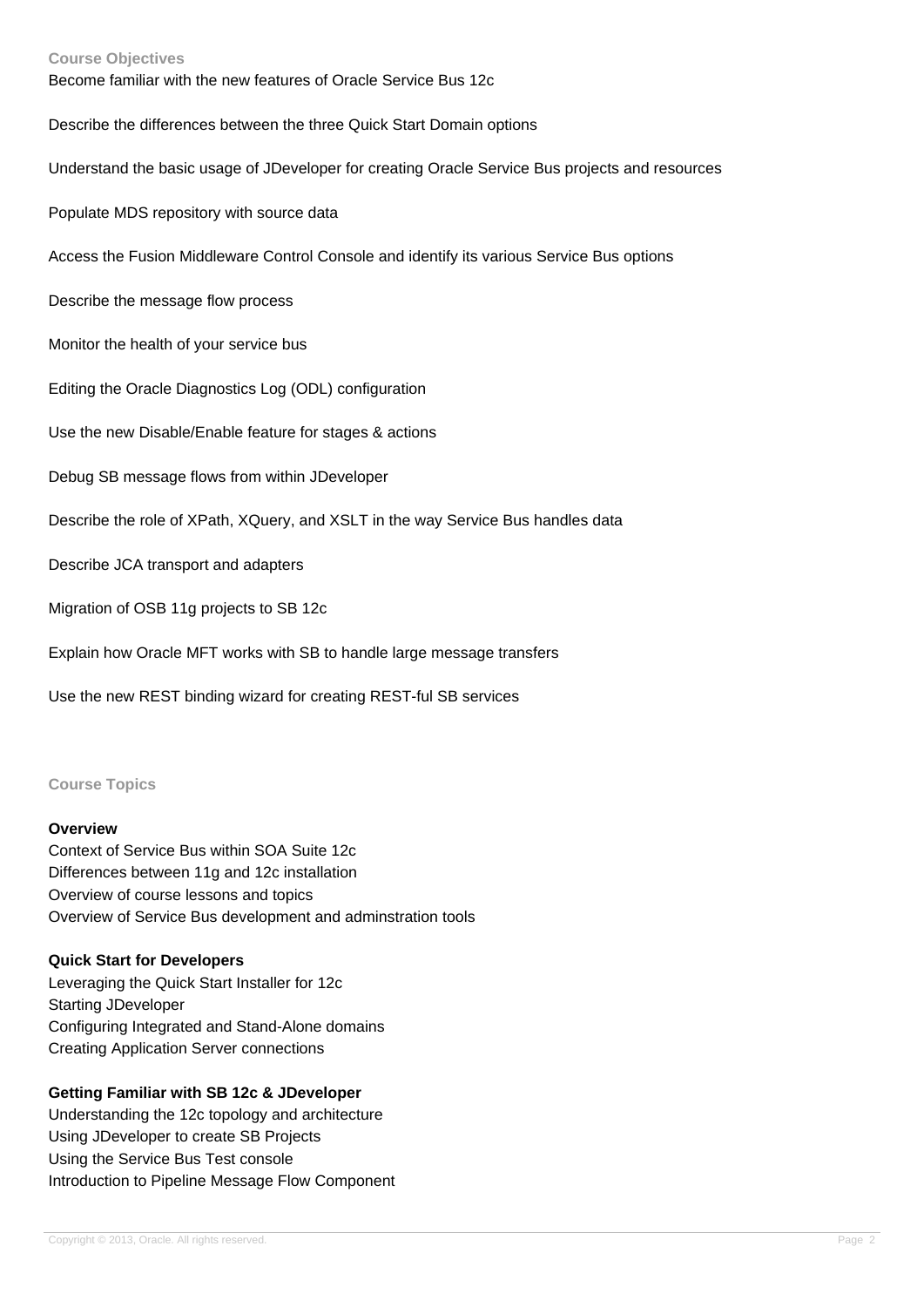#### Leveraging the new Dependency Explorer Configuring and using the new File-based design-time MDS repository

# **Service Bus Administration & Management Tools**

Using the new Enterprise Manager Fusion Middleware Control for monitoring Service Bus projects and resources Understanding unique and overlapping capabilites between the Service Bus Console and the EM FMW Control Using the new Service Bus Console Understanding session management New Service Bus security roles for 12c

# **Shared Variables, Pipelines and Templates**

Creating and using Pipeline Message Flow components Creating and using user-defined shared context variable across multiple pipeline components Creating and using the new Pipeline Template Unlinking tempate-based Pipeline components

# **Monitoring, SLA Alerts and Reports**

Creating alert destinations Defining SLAs with EM FMW Control Viewing reports with EM FMW Control Monitoring service metrics with EM FMW Control

# **Testing and Debugging**

Configuring and leveraging the new Oracle Diagnostic Log for troubleshooting and debugging Enabling and disabling message flow stages and actions Exploring the Test console options in JDeveloper Using the new Service Bus 12c debugger tool in JDeveloper

#### **Message Transformations**

Transforming messages with the new XSLT Mapper tool Creating XQuery transformations with JDeveloper Creating nXSD transformations with the Native Format Builder wizard Using the new nXSD Translate action in message flows

# **Adapters & Transports**

Understanding JCA adpaters and SB transports Using the SOA-DIRECT transport with SOA composite application services Creating REST-ful proxy services using the new REST binding wizard Virtulizing external REST-ful services using the new REST binding wizard

# **Additional Topics**

How to migrate OSB 11g projects and resources to Service Bus 12c Understanding OWSM policy support for Service Bus 12c Understanding MFT and Service Bus integration use cases Configuring and using the new SB Resequencer for 1-way pipeline components Leveraging the Service Bus Maven plugin for SB projects

# **Appendix A: Split-Join Message Flow Component**

Understanding split-join patterns Creating Split-Join Message Flow Components in JDeveloper

# **Appendix B: Production Installation of Service Bus 12c**